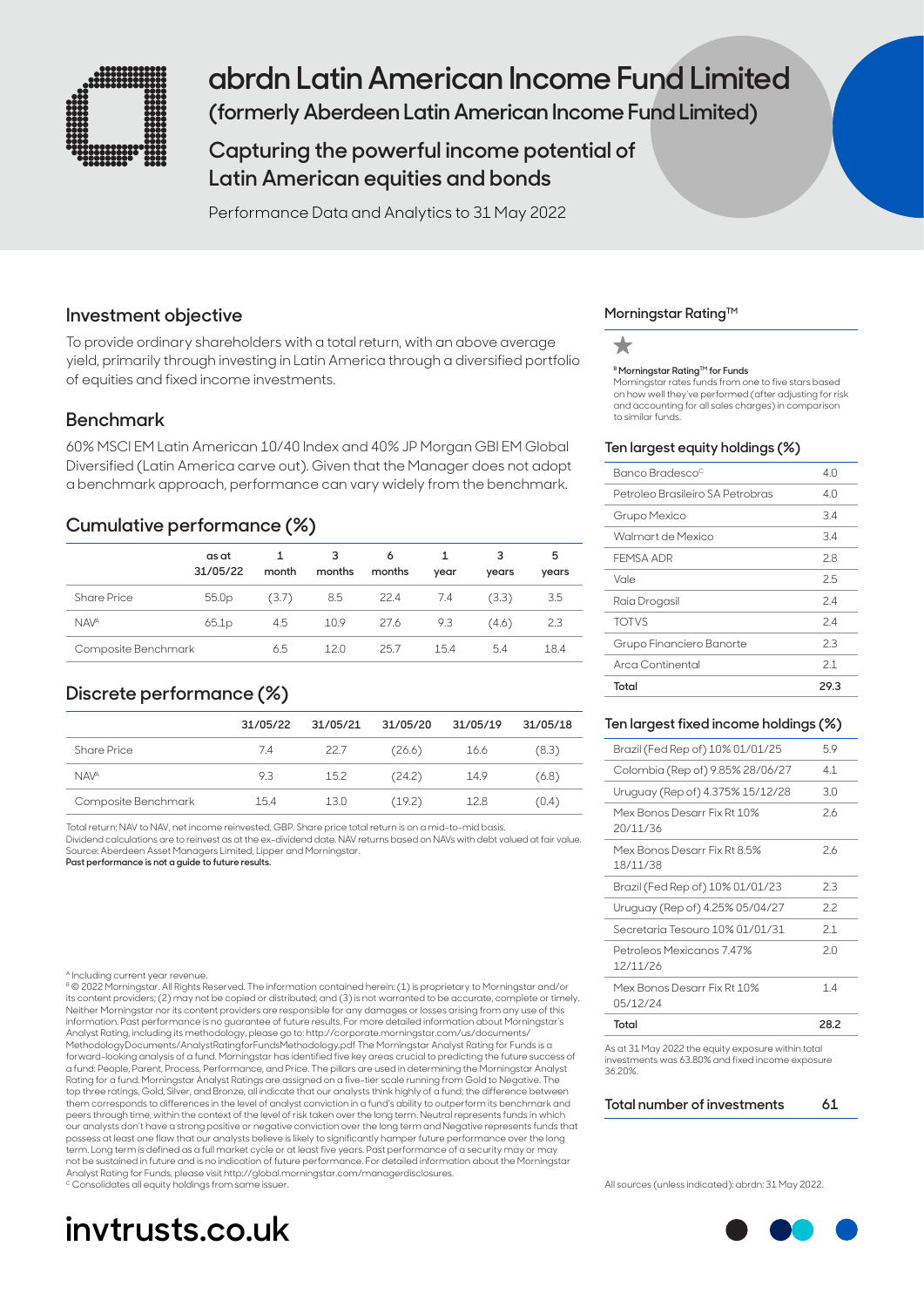# **abrdn Latin American Income Fund Limited**



### **Fund managers' report**

Latin American equities recovered in May, outperforming the broader emerging markets asset class. All regional markets advanced, with Chile and Colombia posting double-digit returns. Regional stock markets proved resilient amid continued tightening of monetary policy, buoyed by the strength of their energy and commodity stocks. Along with the US Federal Reserve (Fed), which raised interest rates by 0.5% over the period, Latin American central banks also continued their rate hike cycles; Brazil (1%), Chile (1.25%), Colombia (1%), Mexico (0.5%) and Peru (0.5%).

In fixed income, the JP Morgan GBI-EM Global Diversified (Latin America) Index (unhedged in sterling terms) returned 4.68% in May, and the index yield decreased by 5 basis points to end the month at 9.43%. Local-currency bonds experienced positive performance over the month, while Latin American currencies appreciated (on aggregate) against sterling. On a country basis, Peru, Chile, Colombia, Argentina, Brazil, Uruguay and Mexico were positive contributors, while the Dominican Republic produced negative returns.

Leading gains, the Chilean stock market was lifted by high commodity prices, with the highlight being Lithium. Market sentiment in Colombia ran high around the first round of elections for its new president. For the first time in a traditionally right-wing led government, left-wing candidates, Gustavo Petro and Rodolfo Hernandez were the front runners, who will face off in the final round of elections on June 19.

Brazilian equities also rose but to a lesser extent as the country's first quarter economic growth missed expectations. GDP grew 1% quarter-on-quarter, and 1.7% year-on-year in the first three months of 2022. Nonetheless, the

### **Fund managers' report continues overleaf**

 $^\circ$  Expressed as a percentage of average daily net assets for the year ended 31 August 2021. The Ongoing Charges Figure (OCF) is the overall cost shown as a percentage of the value of the assets of the Company. It is made up of the Annual Management Fee and other charges. It does not include any costs associated with buying shares in the Company or the cost of buying and selling stocks within the Company. The OCF can help you compare the annual operating expenses of different Companies.

<sup>D</sup> 1% per annum of the value of the Company's net assets.

E Calculated using the Company's historic net dividends and month end share price.

F The 'Active Share' percentage is a measure used to describe what proportion of the Company's holdings differ from the benchmark index holdings. For Aberdeen Latin American Income Fund this relates purely to the equity element of the portfolio.

G Net gearing is defined as a percentage, with net debt (total debt less cash/cash equivalents) divided by shareholders' funds.



#### **Geographic breakdown (%)**

| Total     | 100.0 |
|-----------|-------|
| Cash      | 1.0   |
| Argentina | 1.0   |
| Peru      | 2.8   |
| Chile     | 3.6   |
| Uruguay   | 6.7   |
| Colombia  | 6.9   |
| Mexico    | 27.5  |
| Brazil    | 50.5  |
|           |       |

Figures may not add up to 100 due to rounding.

#### **Key information Calendar**

| Year end                                  | 31 August                                                             |
|-------------------------------------------|-----------------------------------------------------------------------|
| Accounts published                        | November                                                              |
| Annual General<br>Meeting                 | December                                                              |
| Dividend paid                             | January, May, July,<br>October                                        |
| Launch date                               | August 2010                                                           |
| Fund manager                              | Emerging Market<br>Equity Team<br><b>Emerging Market</b><br>Debt Team |
| Ongoing charges <sup>c</sup>              | 200%                                                                  |
| Annual management<br>$f \in \mathbb{R}^D$ | 10%                                                                   |
| Premium/(Discount)                        | $(15.5)\%$                                                            |
| Yield <sup>E</sup>                        | 64%                                                                   |
| Active share <sup>F</sup>                 | 552%                                                                  |

#### **Net gearing (%)**

| <b>Contract Contract</b> |  |
|--------------------------|--|
|                          |  |

#### **AIFMD Leverage Limits**

| Gross Notional |  |
|----------------|--|
| Commitment     |  |

#### **Assets/Debt**

|                          | $(\text{fm})$ |
|--------------------------|---------------|
| Equities                 | 266           |
| Fixed income             | 15.1          |
| <b>Total investments</b> | 41.7          |
| Cash & cash equivalents  | O 1           |
| Other net assets         | 09            |
| Debt                     | (5.5)         |
| Net assets               | 37.2          |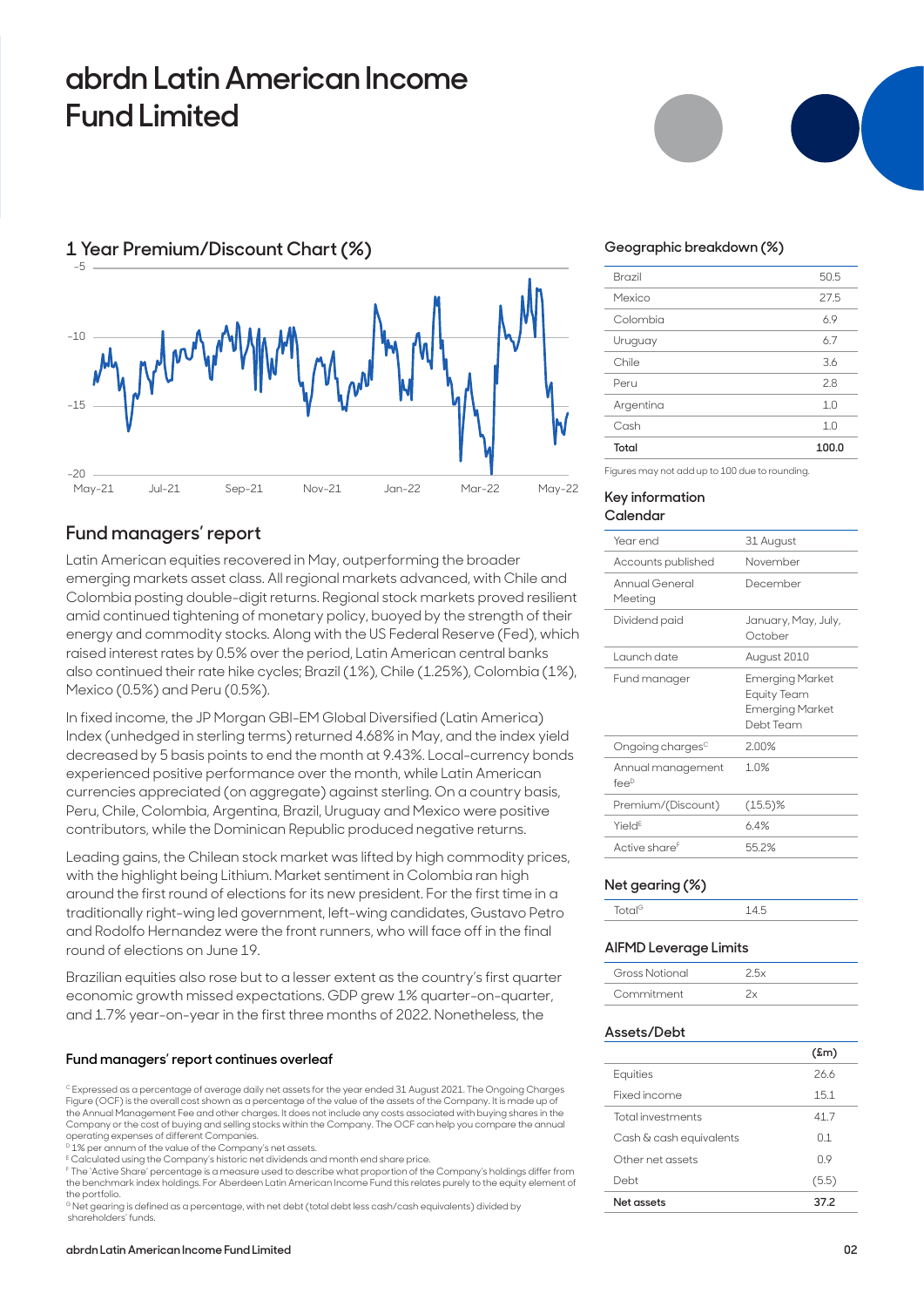# **abrdn Latin American Income Fund Limited**

### **Fund managers' report - continued**

economic ministry maintained its economic growth outlook for the full year at 1.5%. Factory output rose, albeit marginally, by 1% from the previous month, and on a yearly basis, industrial output shrank by 0.5%.

Mexican stocks picked up over the period, helped by the peso's strength and positive economic news. GDP expanded by 1% quarter-on-quarter, surpassing analysts' expectations. Data also showed that consumer demand had returned to pre-pandemic levels, adding to the upbeat market sentiment. The rate of inflation also seemed to be slowing, even though it remained high above the central bank's target range. Meanwhile, the manufacturing sector rebounded in May amid solid international demand.

In corporate news, Petrobras saw another CEO change as higher oil prices led the government to put pressure on the company's administration to avoid raising fuel prices. Also in Brazil, Multiplan announced the potential acquisition of the remainder of the 49.9% stake in its best performing mall, currently owned by a minority shareholder.

In May, we added to high quality and attractively valued defensive names, such as Assai where we right-sized our recently initiated position in the stock, while topping up Totvs and Raia at attractive valuations taking advantage of the recent weakness of these stocks.

Against these, we exited Omega to fund better opportunities elsewhere.

#### **Capital structure**

| Ordinary shares | 57.113.324 |
|-----------------|------------|
| Treasury shares | 6.107.500  |

#### **Allocation of management fees and finance costs**

| Capital | 60% |
|---------|-----|
| Revenue | 40% |

#### **Trading details**

| AI AI                                                |
|------------------------------------------------------|
| JE00B447TP62                                         |
| <b>B447TP6</b>                                       |
| N+1 Singer                                           |
| CFEP, INV, JPMS,<br>NUMS, PEEL, STFL,<br><b>WINS</b> |
|                                                      |

# **i**

### **Factsheet**

Receive the factsheet by email as soon as it is available by registering at www.invtrusts.co.uk/#signup www.latamincome.co.uk



#### **Contact**

**Private investors**  0808 500 4000

#### **Institutional investors**

InvestmentTrustInvestorRelations-UK@ abrdn.com

+44 (0)20 7463 5971 +44 (0)131 222 1863

**The risks outlined overleaf relating to gearing, emerging market exposure and exchange rate movements are particularly relevant to this trust but should be read in conjunction with all warnings and comments given. Important information overleaf**